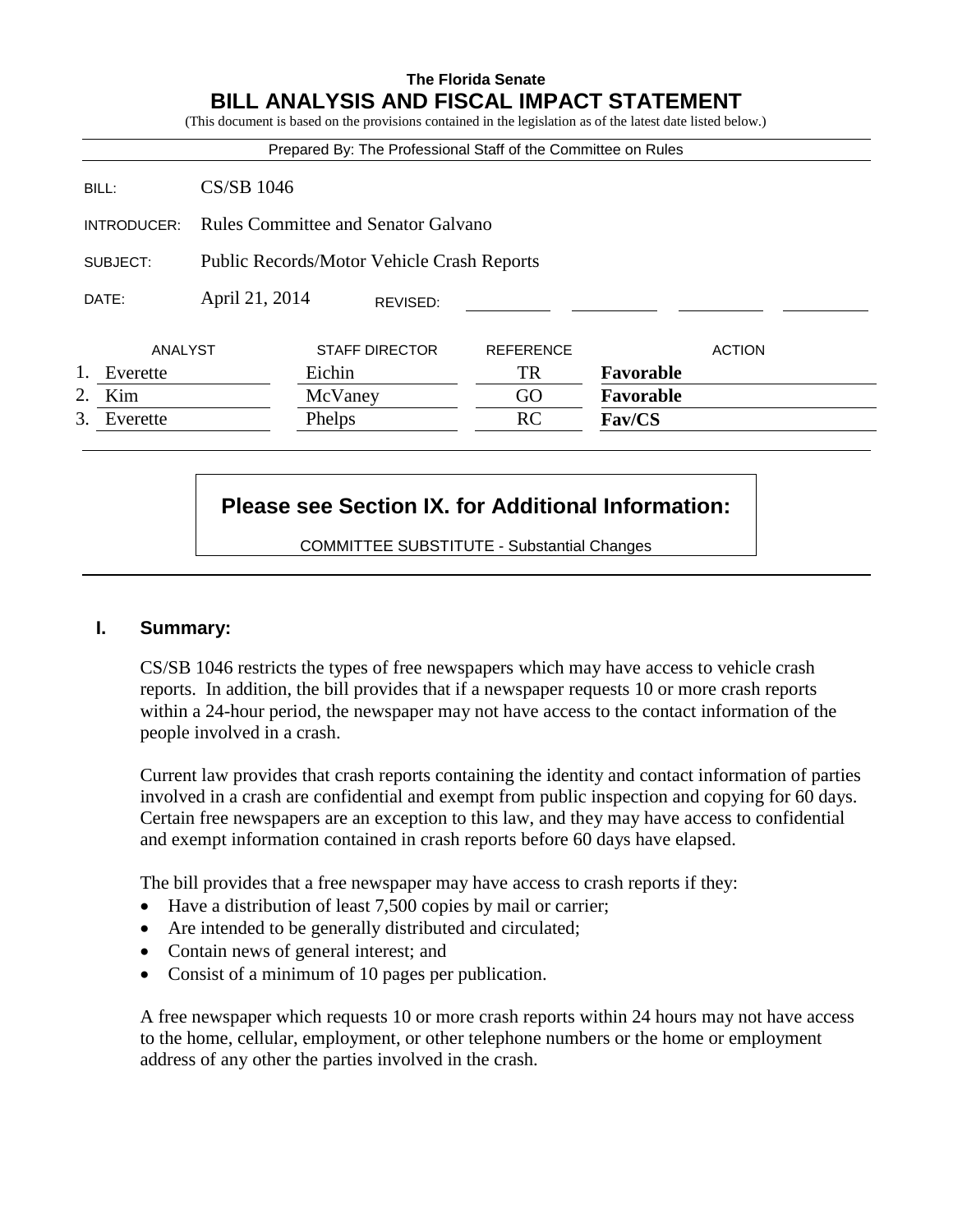This expanded public records exemption is subject to repeal on October 2, 2019, unless reviewed and reenacted. A public necessity statement is also included, as required by the Florida Constitution. This bill expands an existing public records exemption and requires a two-thirds vote of the Legislature for passage.

## **II. Present Situation:**

### **PIP Fraud**

In a statewide Grand Jury report on insurance fraud relating to PIP coverage, the Fifteenth Statewide Grand Jury found that individuals called "runners" would pick up copies of crash reports filed with law enforcement agencies. The reports would then be used to solicit people involved in motor vehicle accidents. The Grand Jury found a strong correlation between illegal solicitations and the commission of a variety of frauds, including insurance fraud. These runners generally work for attorneys, auto body shops, or health care professionals.<sup>1</sup>

According to the Grand Jury report:

Probably the single biggest factor contributing to the high level of illegal solicitations is the ready access to public accident reports in bulk by runners. These reports provide runners, and the lawyers and medical professionals who use them, the ability to contact large numbers of potential clients at little cost and with almost no effort. As a result, virtually anyone involved in a car accident in Florida is fair game to the intrusive and harassing tactics of solicitors. Such conduct can be emotionally, physically, and ultimately, financially destructive.

….. Some runners attempt to disguise their use of these police reports by claiming they would be used to publish what they called "transportation news" or "accident journals." These periodicals are nothing more than flimsy two or three page copies of a list of the names, addresses and phone numbers of accident victims, which information is summarized from the police reports. These "journals" are then sold at high prices to chiropractors, lawyers, auto body shops and even other solicitors for the specific purpose of soliciting the accident victims. This easy access to these reports so soon after the accident gives unscrupulous individuals an opportunity to directly contact victims of accidents with specific information about their accident.<sup>2</sup>

#### **Crash Reports**

Currently, s.  $316.066(2)(a)$ , F.S., provides that crash reports revealing identity, home or employment telephone number or home or employment address of, or other personal information concerning the parties involved in the crash are confidential and exempt from s. 119.07(1), F.S.,

 $\overline{a}$ 

<sup>&</sup>lt;sup>1</sup> The Office of the Attorney General, Statewide Grand Jury Report, Second Interim Report of the Fifteenth Statewide Grand Jury, No. 95,746. (Fla. 2000). This document can be viewed at:

http://myfloridalegal.com/pages.nsf/4492d797dc0bd92f85256cb80055fb97/9ab243305303a0e085256cca005b8e2e!opendocu ment (Last viewed March 27, 2014).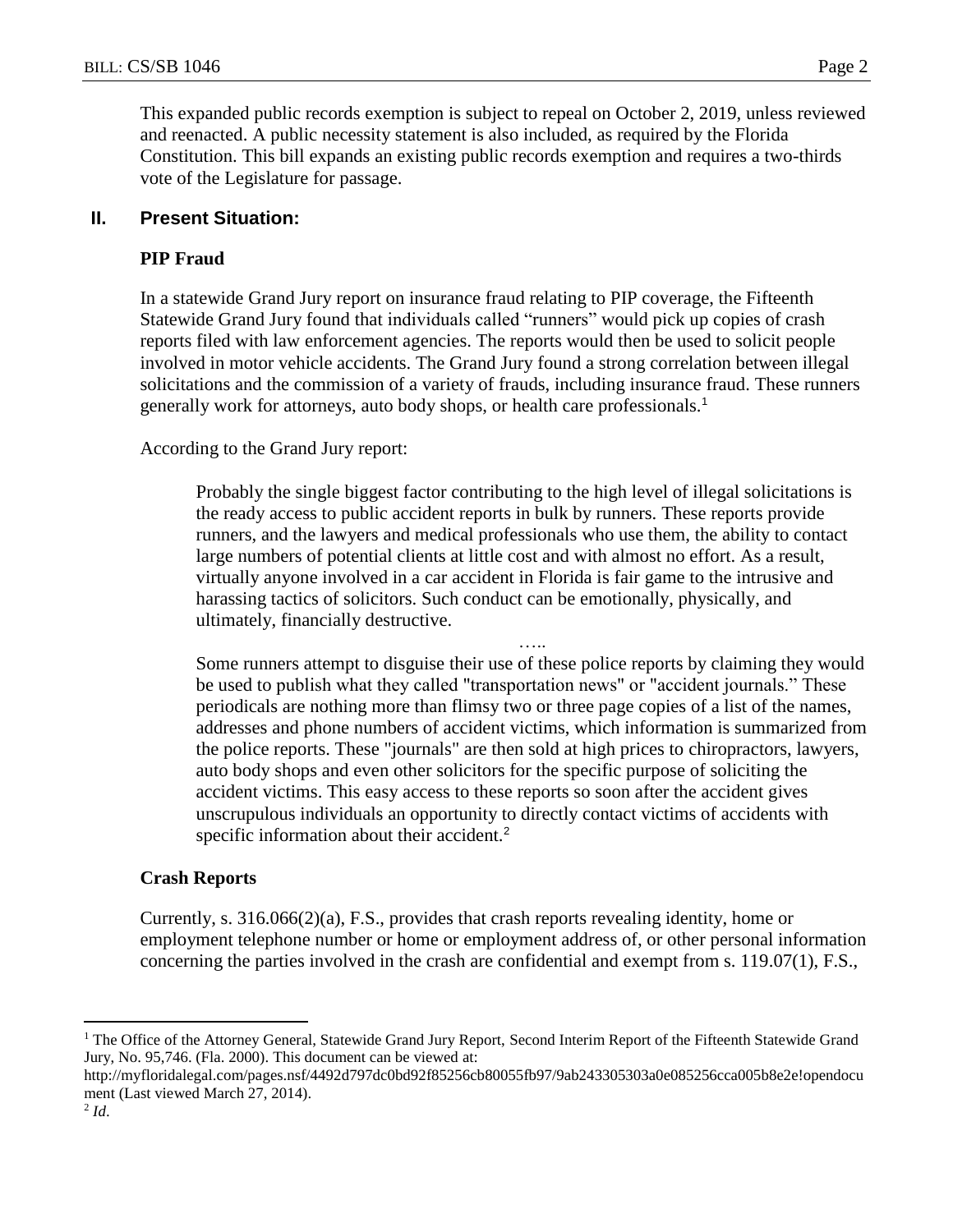and s. 24(a), Art. I of the State Constitution for a period of 60 days after the date the report is filed.

Restricting public access to crash reports for 60 days helps protect crash victims and their families from illegal personal injury protection (PIP) solicitation.

The law also provides several exceptions to this public records exemption. Crash reports may be made immediately available to parties involved in the crash, their legal representatives, their licensed insurance agents, their insurers or insurers to which they have applied for coverage, persons under contract with such insurers to provide claims or underwriting information, prosecutorial authorities, law enforcement agencies, the Department of Transportation, county traffic operations, victim services programs, radio and television stations licensed by the Federal Communications Commission, newspapers qualified to publish legal notices under ss. 50.11 and 50.031, F.S., and free newspapers of general circulation, published once a week or more often, available and of interest to the public generally for the dissemination of news.<sup>3</sup>

The exemption does not prevent state and federal government agencies acting in furtherance of their duties from having access to information in crash reports.<sup>4</sup>

A person attempting to access a crash report within 60 days after the date the report is filed must present identification and file a written sworn statement stating that confidential and exempt information contained in a crash report will not be used for commercial solicitation of accident victims, or knowingly disclosed to any third party during the time that information remains confidential and exempt.

In lieu of requiring a written sworn statement, an agency may provide crash reports by electronic means to third-party vendors under contract with one or more insurers, but only when such contract states that information from a crash report made confidential and exempt will not be used for commercial solicitation of accident victims by the vendors, or knowingly disclosed by the vendors to any third party for the purpose of such solicitation, during the period of time the information remains confidential and exempt. The vendor must provide a copy of the contract to the agency. $5$ 

The law does not prevent the dissemination or publication of news to the general public by any legitimate media entitled to access confidential and exempt information.<sup>6</sup>

# **Criminal Penalties for Illegal Use of Crash Report Information:**

Current law provides criminal penalties for malfeasant use of crash reports.

 $\overline{a}$ 

 $3$  Section 316.066(2)(b), F.S. This section also provides that "the following products or publications are not newspapers as referred to in this section: those intended primarily for members of a particular profession or occupational group; those with the primary purpose of distributing advertising; and those with the primary purpose of publishing names and other personal identifying information concerning parties to motor vehicle crashes."

 $4$  Section 316.066(2)(c), F.S.

<sup>5</sup> Section 316.066(2)(d), F.S.

 $6$  Section 316.066(2)(e), F.S.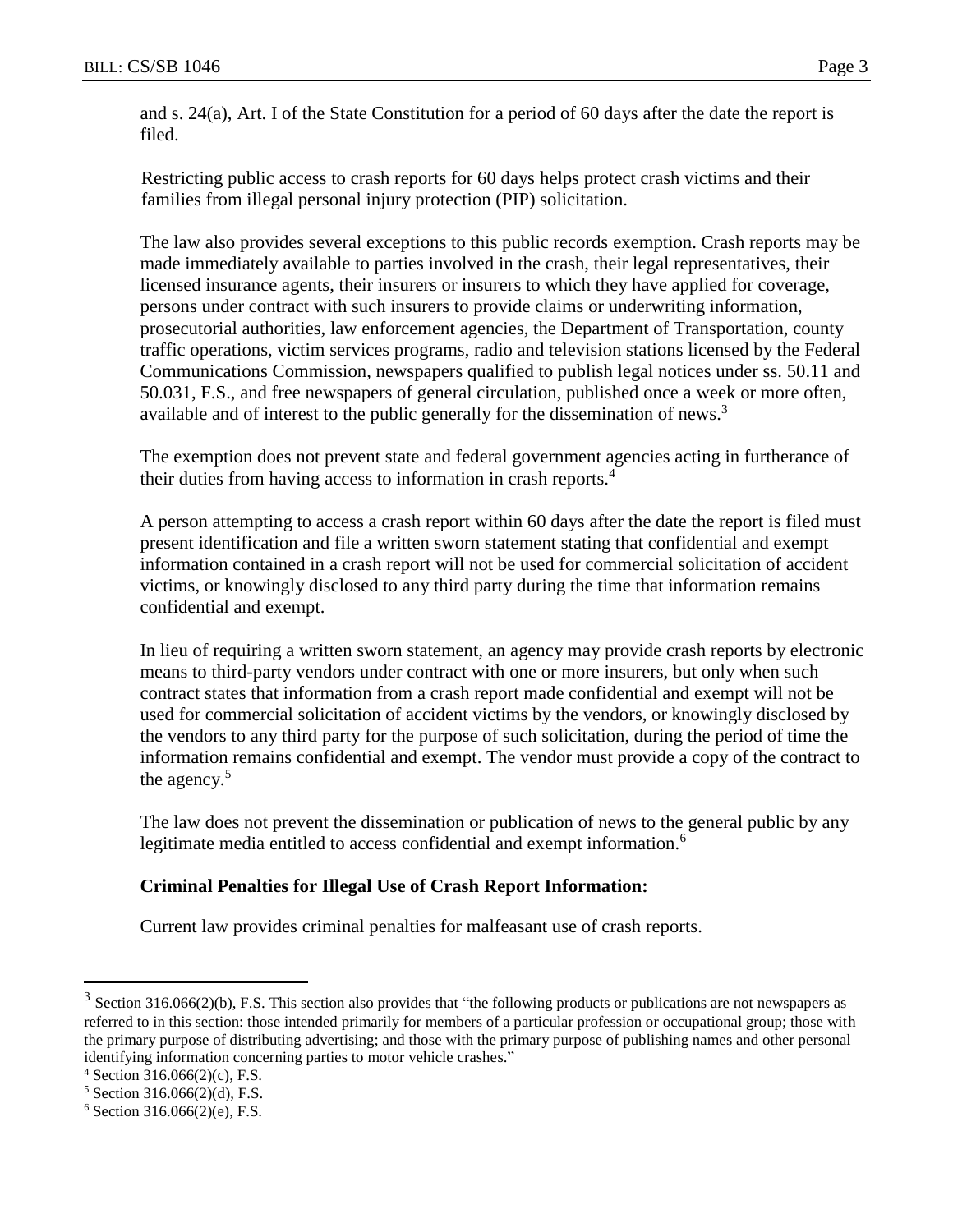- Section  $316.066(3)(c)$ , F.S., provides that anyone, knowing that he or she is not entitled to obtain confidential and exempt information in a crash report, who obtains or attempts to obtain such information commits a third degree felony.
- Section  $316.066(3)(d)$ , F.S., provides that anyone who knowingly uses confidential and exempt information in a crash report in violation of a filed written sworn statement or contractual agreement commits a third degree felony.
- Section 817.234(8), F.S., prohibits anyone from soliciting business for the purpose of filing a motor vehicle tort claim, or claims for PIP benefits. A violation of this statute is a third degree felony.<sup>7</sup>
- Section 817.505, F.S., prohibits anyone from paying, directly or indirectly to induce the referral of patients from a health care provider or facility, or to solicit any kind of payment directly or indirectly in return for referring a patient to a health care provider or facility. A violation of this statute is a third degree felony.<sup>8</sup>

# **Public Records Laws**

The Florida Constitution provides every person the right to inspect or copy any public record made or received in connection with the official business of any public body, officer, or employee of the state, or of persons acting on their behalf.<sup>9</sup> The records of the legislative, executive, and judicial branches are specifically included.<sup>10</sup>

The Florida Statutes also specify conditions under which public access must be provided to government records. The Public Records  $Act<sup>11</sup>$  guarantees every person's right to inspect and copy any state or local government public record<sup>12</sup> at any reasonable time, under reasonable conditions, and under supervision by the custodian of the public record.<sup>13</sup>

Only the Legislature may create an exemption to public records requirements.<sup>14</sup> Such an exemption must be created by general law and must specifically state the public necessity

 $\overline{a}$ 

 $13$  Section 119.07(1)(a), F.S.

 $14$  FLA. CONST., art. I, s. 24(c). There is a difference between records the Legislature designates as exempt from public records requirements and those the Legislature designates *confidential and* exempt. A record classified as exempt from public disclosure may be disclosed under certain circumstances (s*ee WFTV, Inc. v. The School Board of Seminole*, 874 So.2d 48 (Fla. 5th DCA 2004), review denied 892 So.2d 1015 (Fla. 2004); *City of Riviera Beach v. Barfield*, 642 So.2d 1135 (Fla. 4th DCA 2004); and *Williams v. City of Minneola*, 575 So.2d 687 (Fla. 5th DCA 1991). If the Legislature designates a record as confidential and exempt from public disclosure, such record may not be released, by the custodian of public records, to

<sup>7</sup> Section 817.234(c), F.S.

<sup>8</sup> Section 817.505(4), F.S.

 $9$  FLA CONST., art. I, s. 24(a).

<sup>10</sup> Id.

 $11$  Chapter 119, F.S.

 $12$  Section 119.011(12), F.S., defines "public records" to mean "all documents, papers, letters, maps, books, tapes, photographs, films, sound recordings, data processing software, or other material, regardless of the physical form, characteristics, or means of transmission, made or received pursuant to law or ordinance or in connection with the transaction of official business by any agency." Section 119.011(2), F.S., defines "agency" to mean as "any state, county, district, authority, or municipal officer, department, division, board, bureau, commission, or other separate unit of government created or established by law including, for the purposes of this chapter, the Commission on Ethics, the Public Service Commission, and the Office of Public Counsel, and any other public or private agency, person, partnership, corporation, or business entity acting on behalf of any public agency." The Public Records Act does not apply to legislative or judicial records (*see Locke v. Hawkes*, 595 So.2d 32 (Fla. 1992)).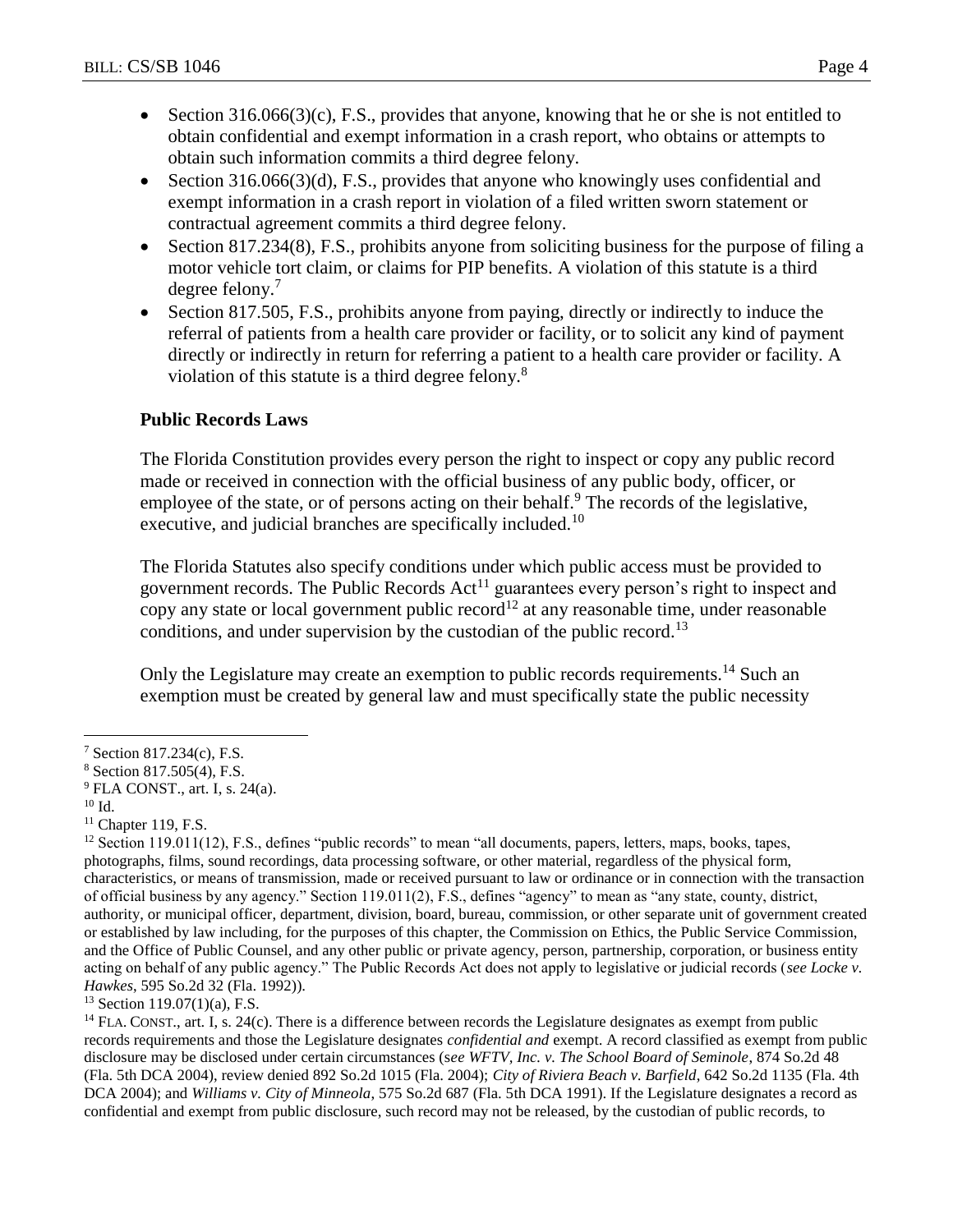justifying the exemption.<sup>15</sup> Further, the exemption must be no broader than necessary to accomplish the stated purpose of the law. A bill enacting an exemption may not contain other substantive provisions<sup>16</sup> and must pass by a two-thirds vote of the members present and voting in each house of the Legislature.<sup>17</sup>

#### **General Public Records Exemption for Victims of Crimes and Accidents**

There is a general public records exemption for police reports protecting victims of crimes and accidents. This law provides that no one may use confidential or exempt information contained in accident reports to solicit victims or disclose that information to a third party who would solicit victims while records are confidential or exempt.<sup>18</sup> This prohibition does not apply to publication by the media.<sup>19</sup>

## **Open Government Sunset Review Act**

The Open Government Sunset Review Act (the Act), s. 119.15, F.S., prescribes a legislative review process for newly created or substantially amended public records or open meetings exemptions.<sup>20</sup> It requires the automatic repeal of such exemption on October 2nd of the fifth year after creation or substantial amendment, unless the Legislature reenacts the exemption.<sup>21</sup> The Act provides that a public records or open meetings exemption may be created or maintained only if it serves an identifiable public purpose and is no broader than is necessary to meet such public purpose.

The Act provides that a public records or open meetings exemption may be created or maintained only if it serves an identifiable public purpose and is no broader than is necessary to meet such public purpose.<sup>22</sup> An exemption serves an identifiable purpose if it meets one of the following purposes *and* the Legislature finds that the purpose of the exemption outweighs open government policy and cannot be accomplished without the exemption:

- It allows the state or its political subdivision to effectively and efficiently administer a governmental program, which administration would be significantly impaired without the exemption;
- It protects sensitive personal information that, if released, would be defamatory or would jeopardize an individual's safety; however, only the identity of an individual may be exempted under this provision; or

 $\overline{a}$ 

anyone other than the persons or entities specifically designated in the statutory exemption (*see* Attorney General Opinion 85-62, August 1, 1985).

<sup>15</sup> FLA. CONST., art. I, s. 24(c).

<sup>&</sup>lt;sup>16</sup> The bill may, however, contain multiple exemptions that relate to one subject.

<sup>17</sup> FLA. CONST., art. I, s. 24(c).

<sup>&</sup>lt;sup>18</sup> Section. 119.105, F.S.

<sup>&</sup>lt;sup>19</sup> Section. 119.105, F.S.

 $20$  Section 119.15, F.S. An exemption is substantially amended if the amendment expands the scope of the exemption to include more records or information or to include meetings as well as records (s. 119.15(4)(b), F.S.). The requirements of the Act do not apply to an exemption that is required by federal law or that applies solely to the Legislature or the State Court System (s. 119.15(2), F.S.).

 $21$  Section 119.15(3), F.S.

<sup>&</sup>lt;sup>22</sup> Section 119.15(6)(b), F.S.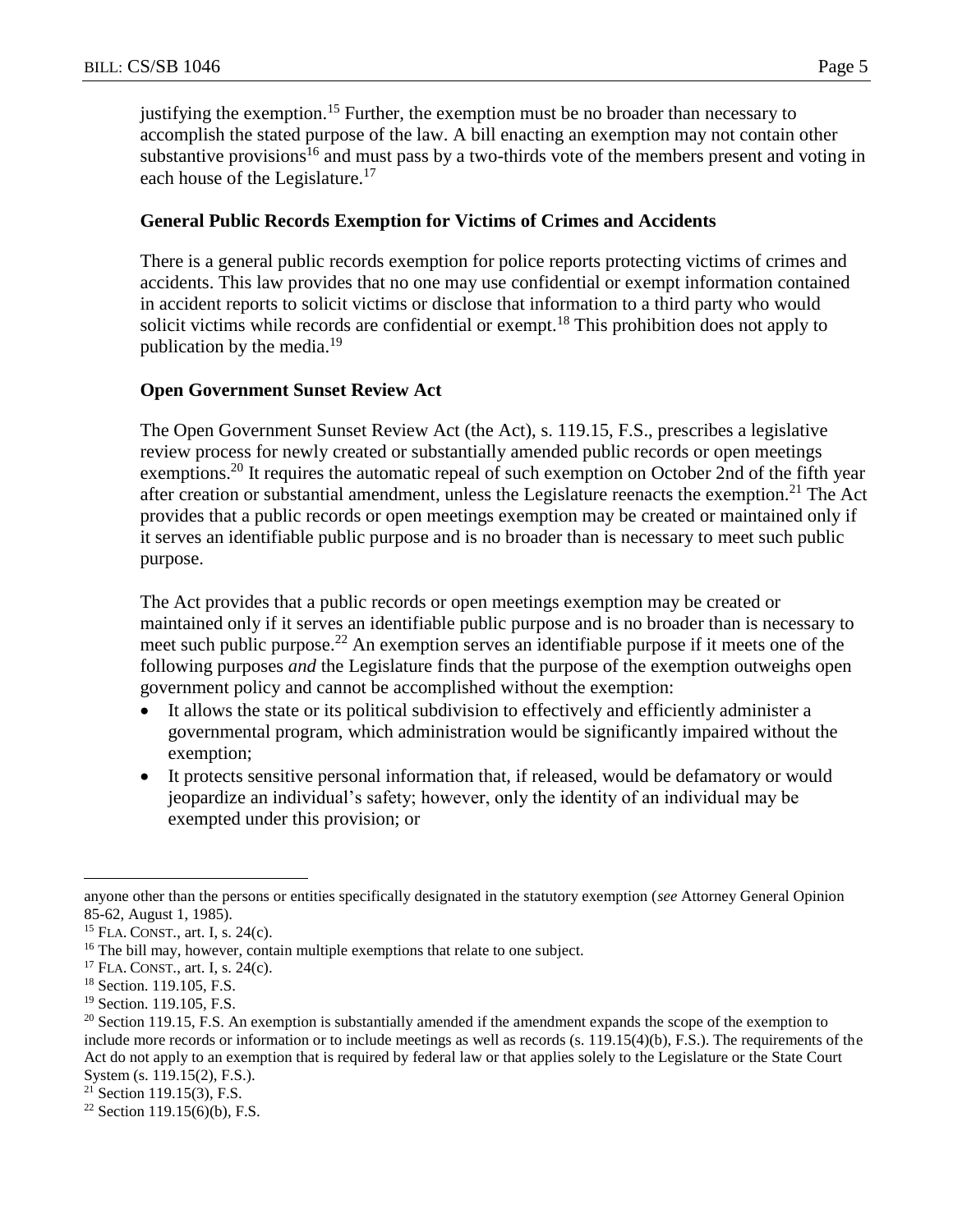$\bullet$  It protects trade or business secrets.<sup>23</sup>

The Act also requires specified questions to be considered during the review process. $24$ 

If, in reenacting an exemption that will repeal, the exemption is expanded, then a public necessity statement and a two-thirds vote for passage are required.<sup>25</sup> If the exemption is reenacted with grammatical or stylistic changes that do not expand the exemption, if the exemption is narrowed, or if an exception to the exemption is created, then a public necessity statement and a two-thirds vote for passage are *not* required.

# **III. Effect of Proposed Changes:**

**Section 1** provides that a free newspaper of general circulation may access a crash report when it is published at least once a week; distributes a minimum of 7,500 copies by mail or carrier; is intended to be generally distributed and circulated; contains news of general interest; and consists of at least 10-pages. Distribution must be verified by a postal statement or by a notarized printer's statement of a press run.

The bill prohibits such a newspaper from having access to the home, cellular, or employment telephone numbers, or the home or employment addresses of the parties involved in a crash if the newspaper requests 10 or more crash reports within a 24-hour period.

Under the bill, this public records exemption is subject to repeal on October 2, 2019, unless reviewed and saved from repeal through reenactment by the Legislature.

**Section 2** is the public necessity statement explaining the policy reasons supporting this bill. This section provides that restricting access to the contact information of parties involved in a crash is necessary in order to combat widespread insurance fraud that occurs when information is unlawfully used to contact the parties. Restricting public access to the contact information of parties involved in a crash protects the parties from unlawful solicitation.

This act shall take effect on the same date that CS/SB 876 or similar legislation is adopted in the same legislative session or an extension thereof and becomes law.

- What specific records or meetings are affected by the exemption?
- Whom does the exemption uniquely affect, as opposed to the general public?
- What is the identifiable public purpose or goal of the exemption?
- Can the information contained in the records or discussed in the meeting be readily obtained by alternative means? If so, how?
- Is the record or meeting protected by another exemption?
- Are there multiple exemptions for the same type of record or meeting that it would be appropriate to merge?

 $\overline{a}$ <sup>23</sup> *Id*.

<sup>&</sup>lt;sup>24</sup> Section 119.15(6)(a), F.S. The specified questions are:

<sup>&</sup>lt;sup>25</sup> FLA. CONST., art. I, s. 24(c). An existing exemption may be treated as a new exemption if the exemption is expanded to cover additional records (s. 119.15(4), F.S.).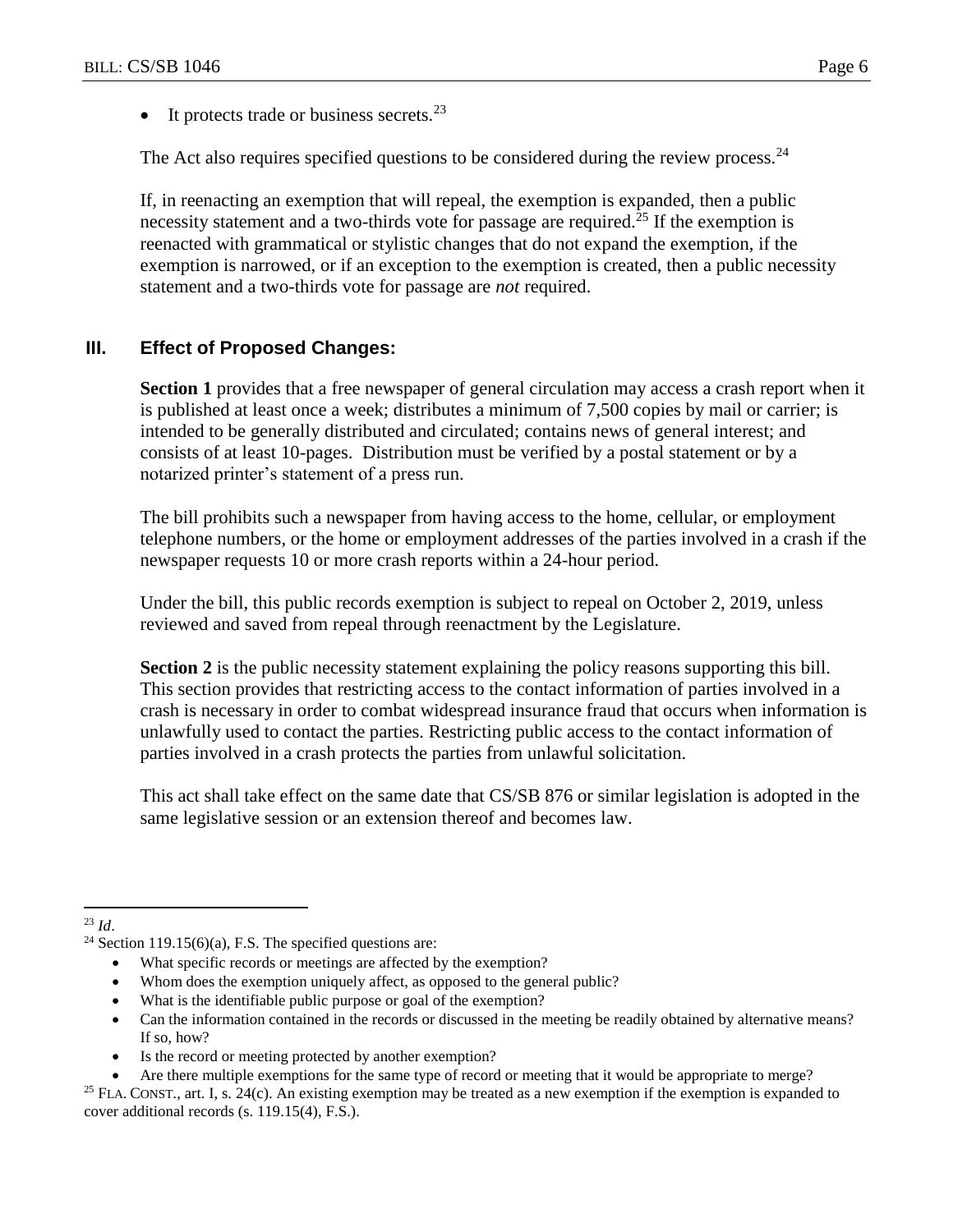## **IV. Constitutional Issues:**

A. Municipality/County Mandates Restrictions:

None.

B. Public Records/Open Meetings Issues:

# **Vote Requirement**

Section 24(c), Art. I of the Florida Constitution requires a two-thirds vote of the members present and voting in each house of the Legislature for passage of a newly created or expanded public records or public meetings exemption. This bill substantially amends an exception to the current public records exemption in a manner that expands the public records exemption. Therefore, this bill requires a two-third vote for passage.

## **Public Necessity Statement**

Section 24(c), Art. I of the Florida Constitution requires a public necessity statement for a newly created or expanded public records or public meetings exemption. Because this bill expands an existing public records exemption, it includes a public necessity statement.

C. Trust Funds Restrictions:

None.

# **V. Fiscal Impact Statement:**

A. Tax/Fee Issues:

None.

B. Private Sector Impact:

None.

C. Government Sector Impact:

None.

# **VI. Technical Deficiencies:**

None.

**VII. Related Issues:**

None.